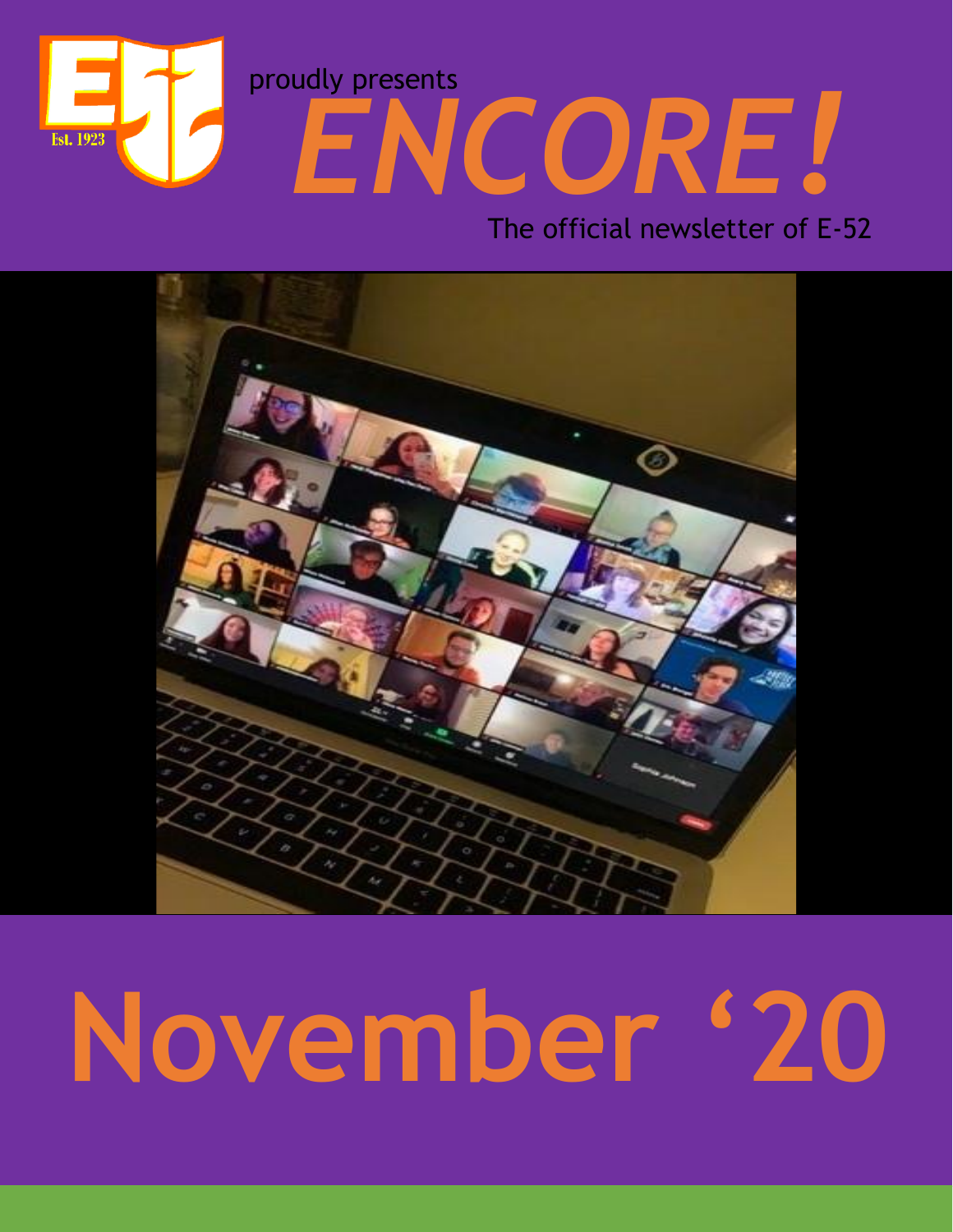# Table of Contents

• Upcoming Events

I

- New Member Spotlight
- SAST Reflections
- Short Story Submission
- Center Stage with Spinalzo
- C.Y.O. Adventure
- **Editor Information**



## **Upcoming Events**

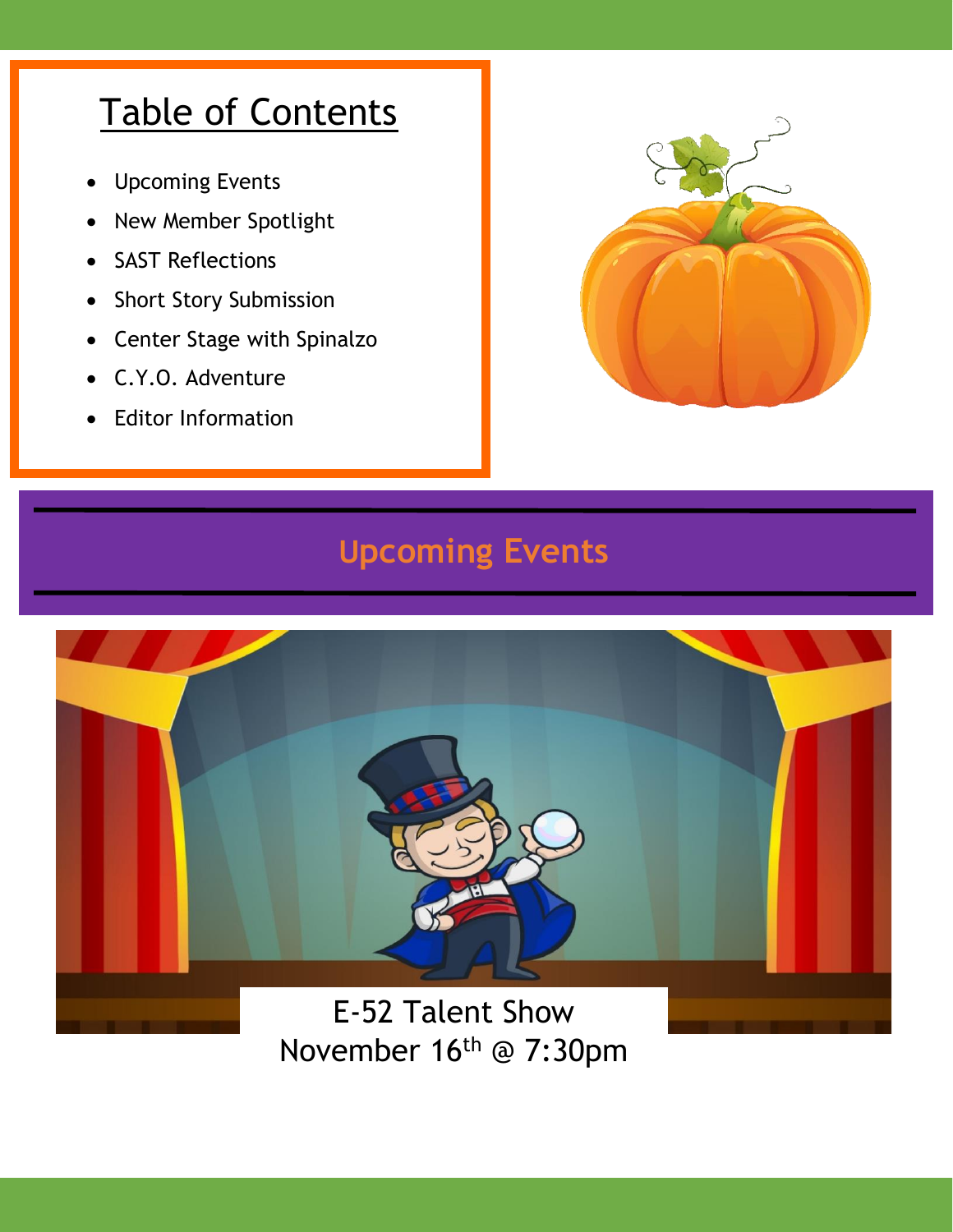## **New Member Spotlight**

#### *Juliette Lord*

l

Hello! My name is Juliette, and I am a sophomore studying anthropology and criminal justice. I found out about E-52 through my friend Jenny last semester. I am most excited to get back into theatre and meet people who enjoy it as much as I do. I love every aspect of theatre, so I am looking forward to being part of both the performance and technical side of future productions!





#### *Wesley Fischer*

Hey ya'll! My name is Wesley Fischer, I am a freshman, and I am double majoring in Physics and Applied Math with a minor in Astronomy. I heard about E-52 when I was applying to UD and learning about what kind of music and theatre groups UD had to offer. I am so excited to be getting involved with E-52, and I cannot wait to act in and work on as many shows as possible over the next four years here at UD!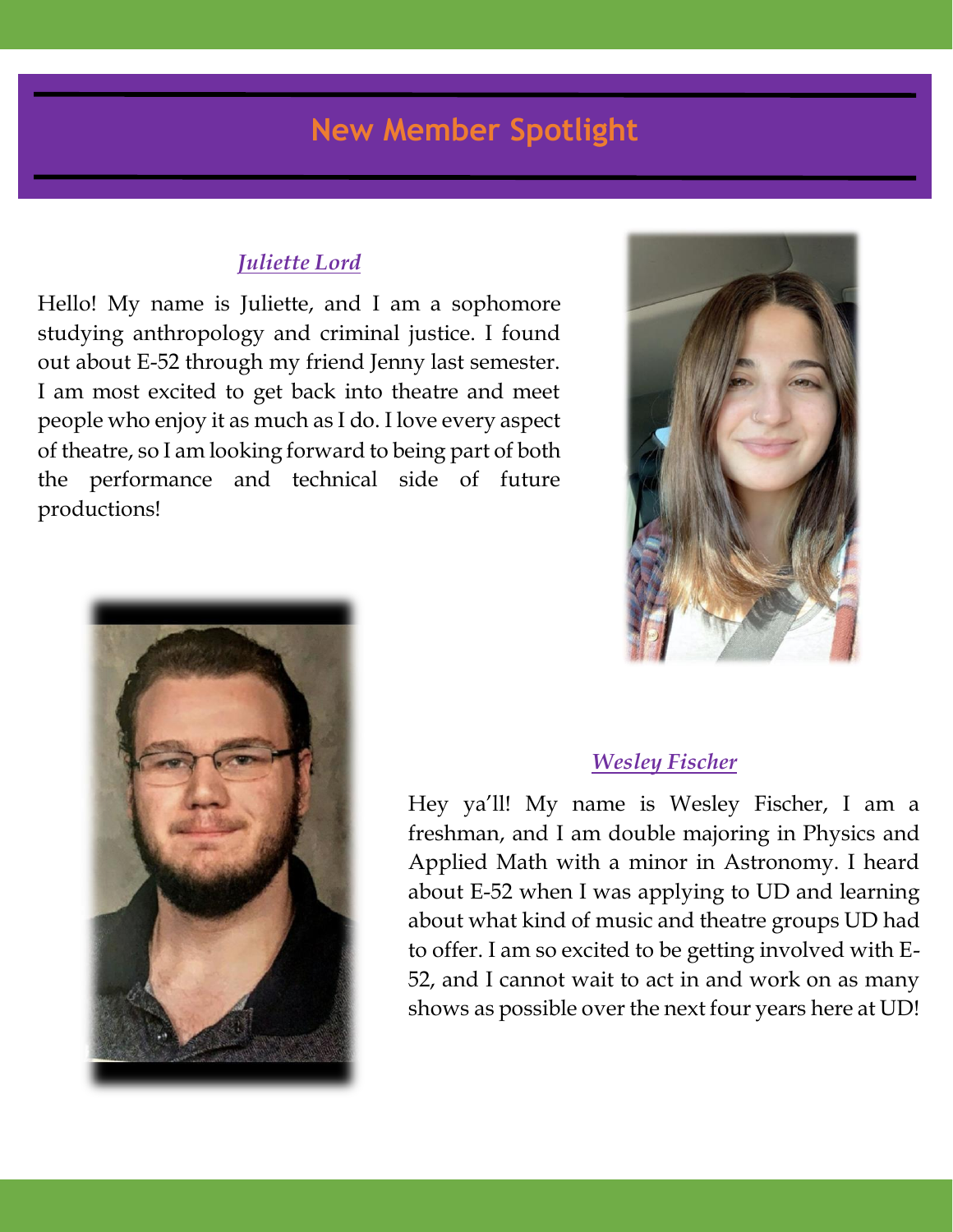## **SAST Director Reflections**



**"**This being my first-time co-writing/directing a show was honestly amazing. Of course, there were some struggles with the technology aspect and the certain limitations that were put on our shows being strictly online, but I can confidently say that I don't think the show could have gone any more perfectly! Directing is very fun when you have a script you are passionate about, and your cast is passionate as well. Every rehearsal my cast would bring new ideas, positivity, and they were very patient with the whole technology aspect. I have always been on the acting side of a production, so it was interesting and rewarding to be on the more technical side this time, and see my vision come to life. Overall, I am so grateful for this opportunity, and I hope I can do it again in the future! And hopefully next time ... in person :)"- **Mackenzie Windsor**

**"**Directing a virtual show is definitely a unique experience. You're presented with challenges no one would ever anticipate for a performance, and so much of the performance relies on the audience's suspension of disbelief. I personally wanted to direct my show as more of a collaborative effort, as it was both my first time directing and all of our first times doing a virtual production. This way, if there was an aspect of the technology that I was not aware of, or if something was showing up okay on my screen but not on my cast's, we were able to adjust based on everyone's contributions. It is absolutely incredible that we now have the technology to be able to do theatre when every cast member is in a different state, with everyone within their own homes. I truly commend Heidi and Caroline for organizing this entire production, and I honestly would have never thought that we would find a way to perform live theatre in the midst of a pandemic. This was an absolutely amazing opportunity and learning experience!" - **Rebecca Hollomon**

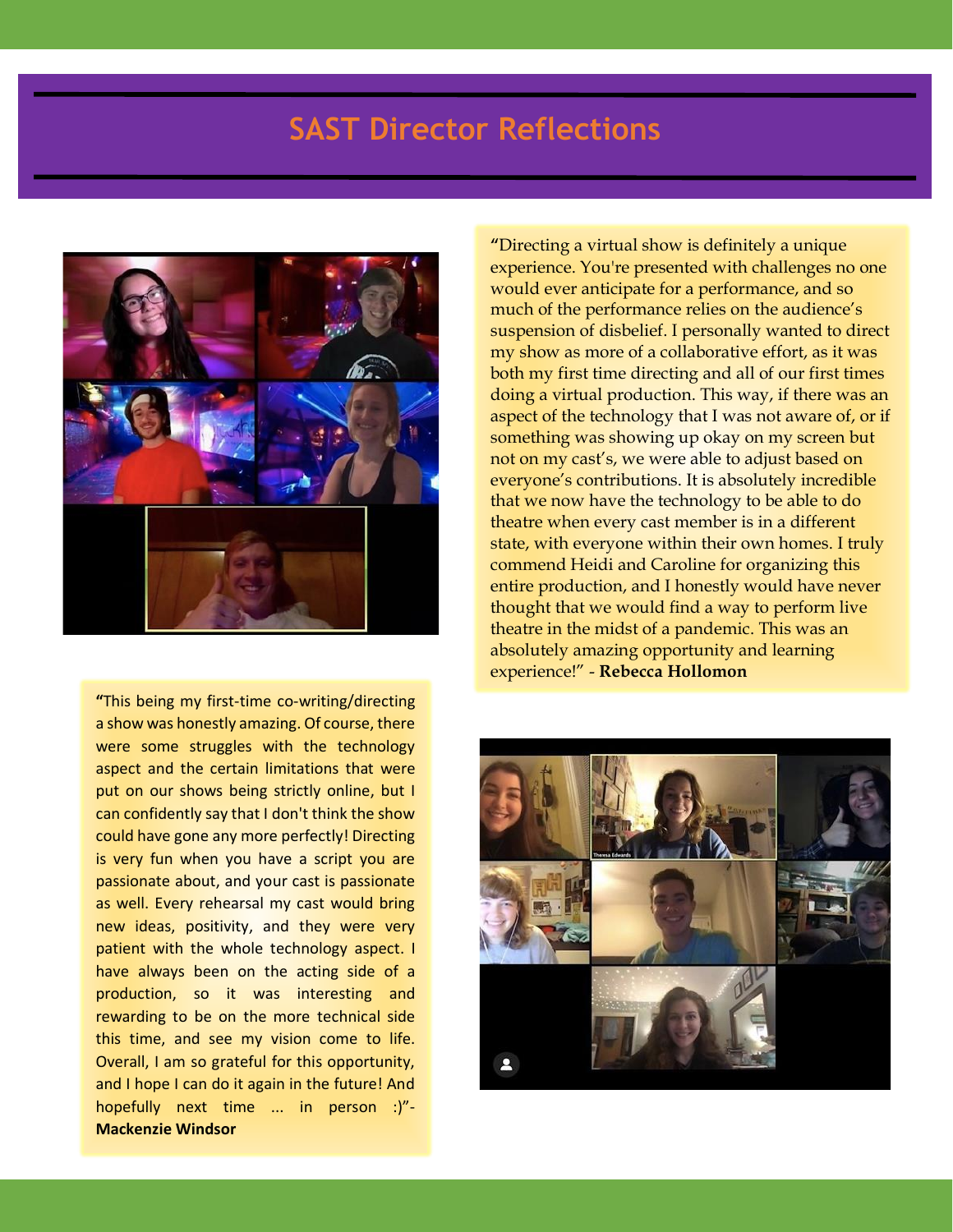## **SAST Director Reflections**





"Directing a virtual show was such a unique experience. I've never directed before, but my cast was so welcoming and easy to work with. Even though there were some technological challenges, we still managed to put on a great show that everyone enjoyed. Heidi and Caroline put their heart and soul into putting SAST together and we couldn't have done it without them. I can't wait to see what E-52 will do in the future." - **Michael Anderson**

**"**Directing a virtual show was definitely unlike any other project I've ever worked on. Trying to virtually create chemistry amongst a cast and tell a cohesive story in a genuine way was no easy feat. How do you do all of that when you're separated by a screen and limited to whatever's in your house? With that said, there was something fun about creating in a new medium. I enjoyed choosing out ways to change location with different backgrounds and figuring how we could pass the "same" prop from screen to screen. While I had quite a few stressful Zoom experiences, I enjoyed being challenged to think and create in a new way! And as far as cast bonding, it was very inspiring to see how people really can become friends with one another and generate chemistry within a cast, even if they've never met in real life! - **Heidi Fliegelman**

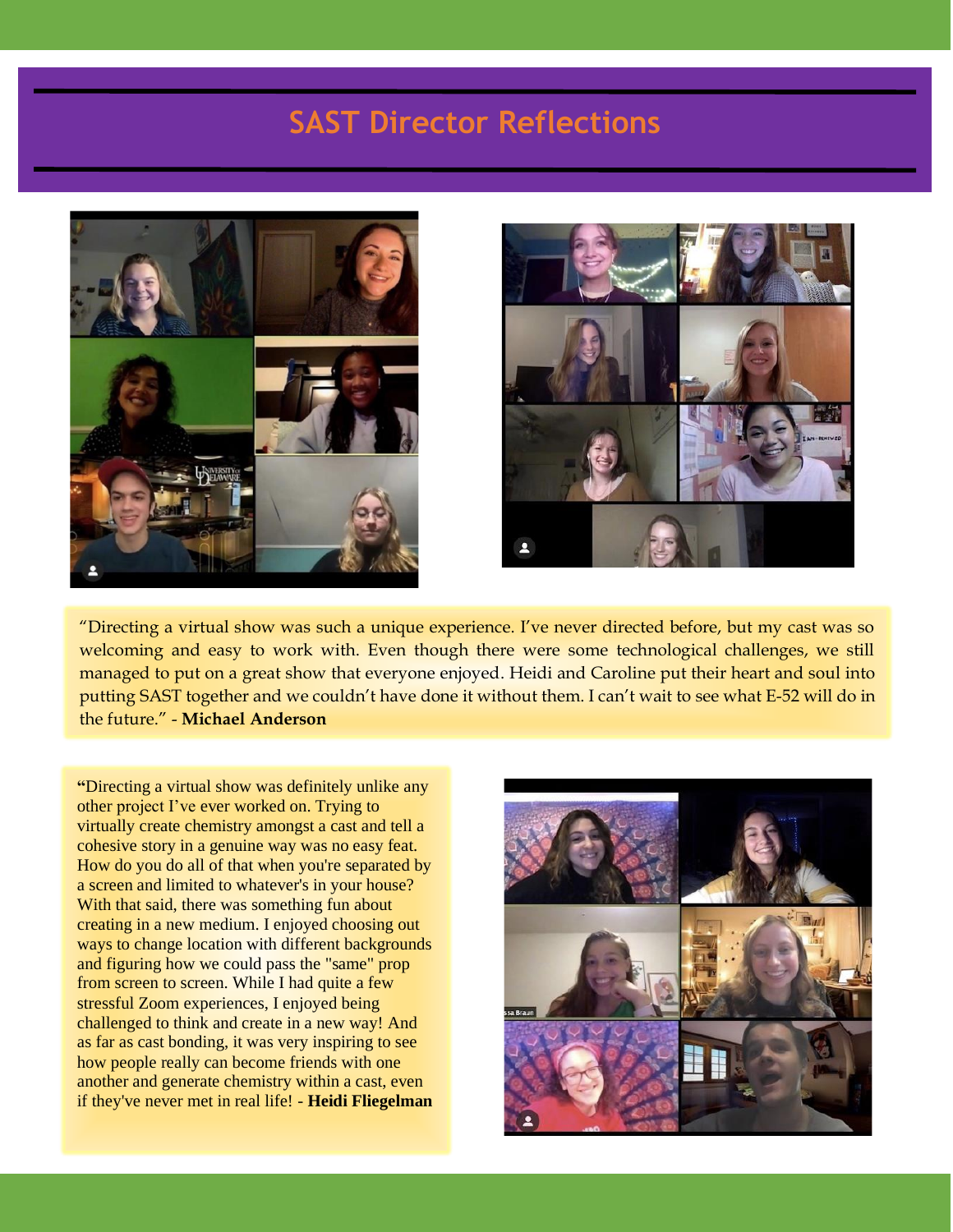## **SAST Director Reflections**

**"**Directing a virtual show was nothing at all like I expected it to be. I thought things were going to be exponentially different than directing an in person show, but the only real difference was the location. There weren't many technological notes that I gave, and things went just as smoothly as I'd assume an inperson directed show would. Part of that was due to the immense talent and dedication that my cast displayed throughout the entire process. They were very receptive to all the notes I gave, were on time for all rehearsals, and just generally made the entire process so much easier on me. Since this was my first time directing any show, I really only had a loose idea of what I was getting into, but things worked out quite well. The show went very well, and I have to thank my cast for putting in all of the effort they did to make our production amazing." - **Frankie Scapoli**



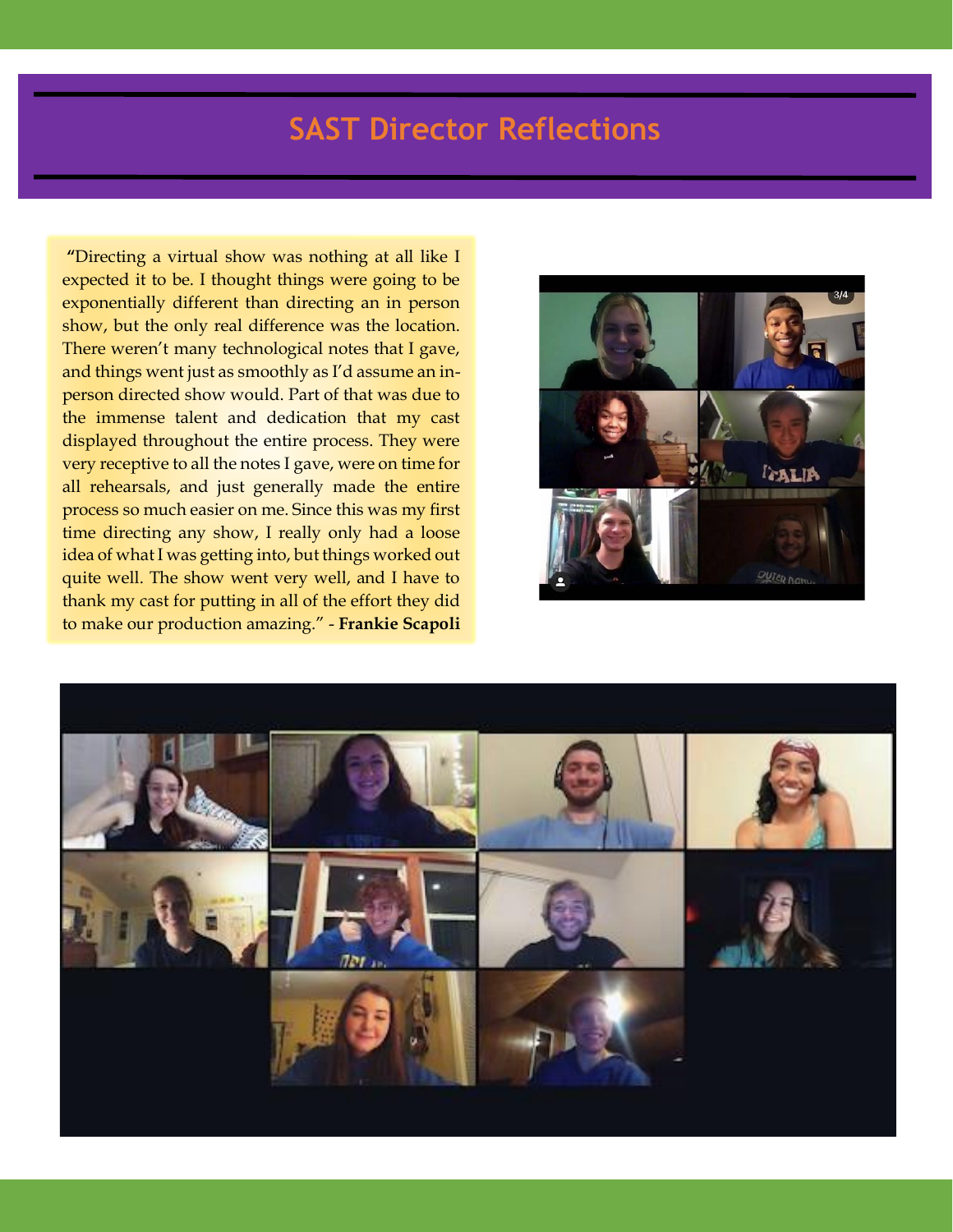# **Micro Story Short Story Submission**

The Woman

By Alexis Kennedy

A woman sat alone at the end of the bar. Her moth-eaten sweater hung unevenly around her neck. Wiping a tear from her cheek, she reached for the glass of red wine, sipped, and replaced it on the cocktail napkin. Her arms returned to their crossed position on the bar top. I watched her, wondering what pained her so.

"That's Mrs. Mattelow." The bartender said, placing my order of fries on the wood bar top table I resided at. "She is here every Thursday. Seems to be a troubled home life."

"Thanks for the info," I responded, still watching her.

"Need anything else? Ketchup?"

"No, thank you. This is good." I said, waving my hand.

I placed the napkin in my lap, picked up the salt, and covered the fries with a dusting. I felt a pain in my stomach as I ate and watched the woman at the bar from my table. It was not a pain as much as an urge to be near Mrs. Mattelow. I don't know why, but it was like I was drawn to her. It could have been the messy bun of chestnut hair or the bulky sweater paired with the long brown skirt, but something about her made me think of my own mother. It had been fourteen years since she passed. That day haunts me still. I wanted to save her, but maybe I could save Mrs. Mattelow instead. Perhaps I could fix someone else. Then the guilt may subside—a second chance for Mrs. Mattelow meant a second chance for me.

I wiped my face with the napkin from my lap, placed it on the table, and then rose from my seat. A deep breath pushed me towards the end of the bar and to the side of Mrs. Mattelow. This was it. I would help her, and I would help myself.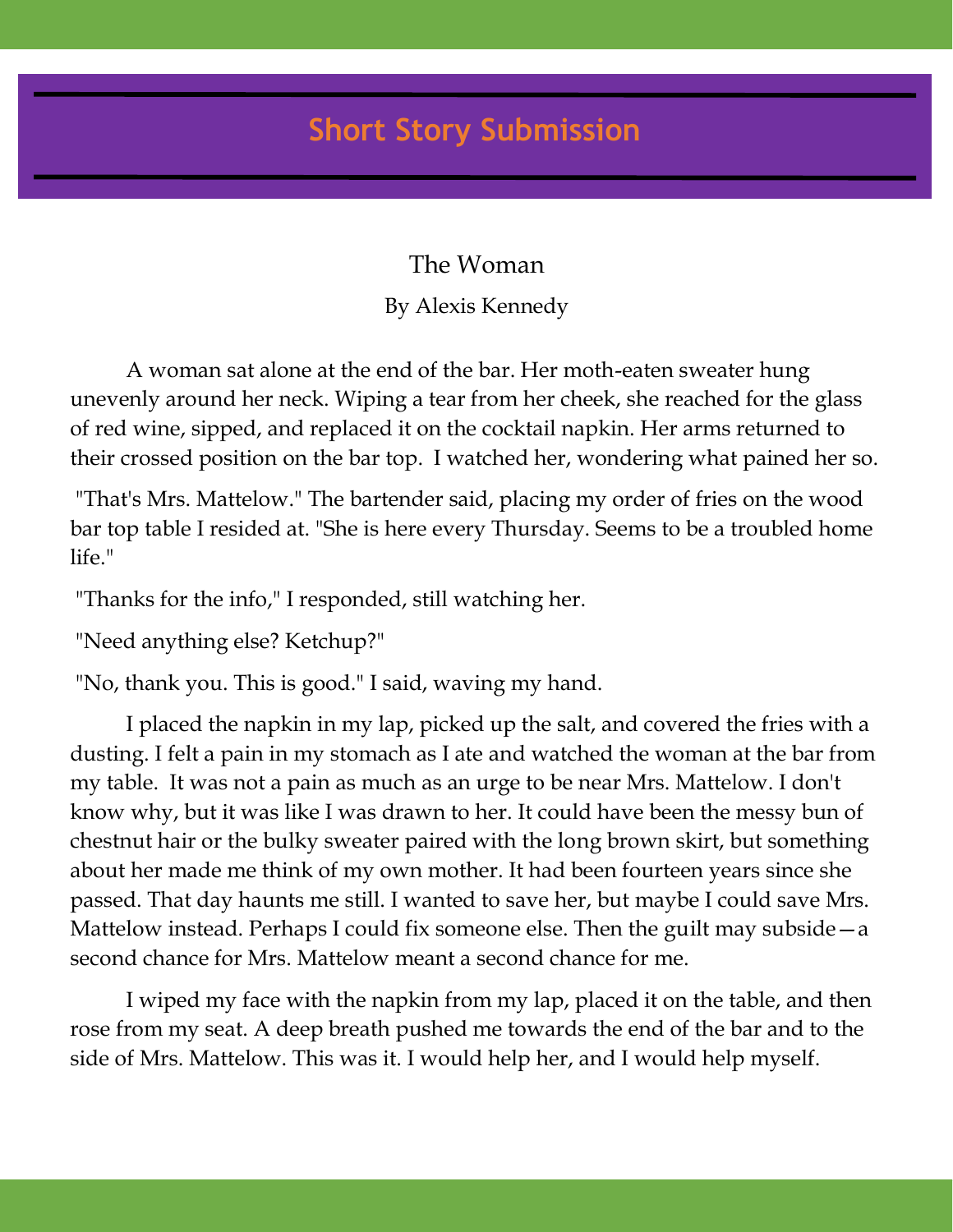## **Center Stage with Spinalzo**



E-52 is pleased to announce the long-anticipated E-52 podcast: "Center Stage with Spinalzo"! Podcast hosts senior Amanda Kovaleski and sophomores Tess Edwards and Avery Houle are all super excited to record and release the first episodes of this new project as they look at all the amazing things the organization has done and plans to do with this socially distanced semester!

The hosting team is planning to explore a myriad of topics ranging from Perkins Theatre and the E-52 office to the bright lights of Broadway and everything in between. Planned episodes include highlights of past, present, and future E-52 shows; discussing epic theatre fails, fumbles, and flops; and taking a peek behind the curtain at the backstage world of a production all while enlisting the help of some very special guests: YOU!

That's right! You have the opportunity to be a part of this new adventure, too! As the show grows, you are going to have the chance to contribute your voice! Episodes are going to welcome special guest hosts to contribute to the conversation. You could be interviewed about your role in an upcoming or previous production or asked to join a discussion on the newest Broadway show rocking the theatre world. You might be asked to talk about what your E-52 experience has been like or even teach the hosts a thing or two. Interested in having your voice heard? Keep an ear out for opportunities in the coming General Assembly Meetings!

Excited about having a little piece of E-52 with you wherever you go? So are we! Keep an eye out for the first episode of "Center Stage with Spinalzo: The E-52 Podcast" on Spotify!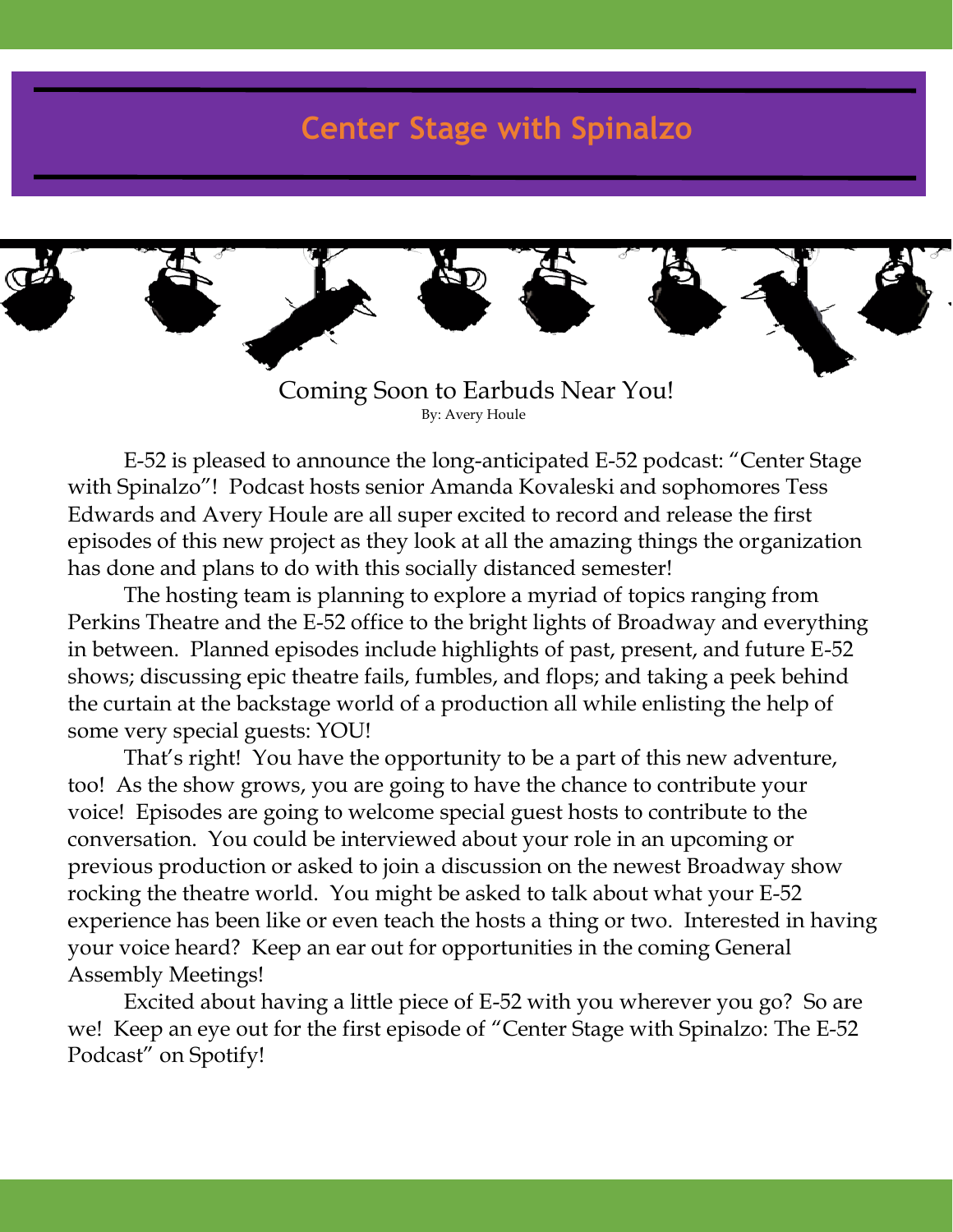## **C.Y.O. Adventure**

As sunlight begins to peek through your aging window shutters, you start to hear songbirds chirping away from the branches of the mighty oak trees being rustled by the gentle spring breeze outside. You sit up in your bed, having gracefully awoken from a restful slumber, still feeling elated from the best night ever with your squad down at the pub. Your throat is a little sore from karaoke and your belly is still full from half-off apps, but you put on your finest lace bonnet and merrily stroll down to the well to fetch some water for your family, warmly greeting all the lovely towns children along the way. You are delayed by a seemingly endless line of horseback commuters on East Cleveland Avenue, and when you finally get to cross the intersection, you are stopped again, this time by a high-capacity cargo-carrying locomotive roaring past North College Avenue. "Oh well, another day another nickel," you think to yourself as you pay the strapping young paperboy for the morning newspaper. "The Review: 14 April 1865." You hardly get past the first headline when you look up and see a contemporary from your E-52 days waiting for the train to pass from the opposite side of the street: Chris Johnson!

#### **Without hesitation, you say, "OH MY GOD IT'S CHRIS JOHNSON" and run up to him and wrap him in a big bear hug. You think about how long it's been since you last saw each other, and you ask how he's doing.**

You overwhelm your old friend with love and positivity, nearly toppling him over, when you hear a shot ring out across the land, accompanied by a sharp ping and followed by a bloodcurdling scream. As Chris Johnson pulls away from you, he fumbles with the smoking gun that has fallen from its holster at his side and attempts to conceal it with his overcoat. You, however, with your lightning-quick wit, surmise that his weapon must have been set off when you hug-tackled him and that the bullet must have ricocheted off the speeding locomotive and hit someone across the street, right about where you were standing moments earlier. You turn your head, and your suspicion is immediately confirmed as you see the strapping young paperboy crumpled on the ground, wounded. You turn back to Chris Johnson and see his mustachioed face grow red with guilt before he takes off running down the street back the way of East Cleveland Avenue…………. what happens next?

**Your head spins as your brain is flooded with questions. Why was Chris carrying a gun? Why did he flee the scene? Why wasn't he happier to see you? When and why did he grow a mustache??? You grow increasingly lightheaded, and just before you black out and fall down, you see a note fluttering to the ground before you.**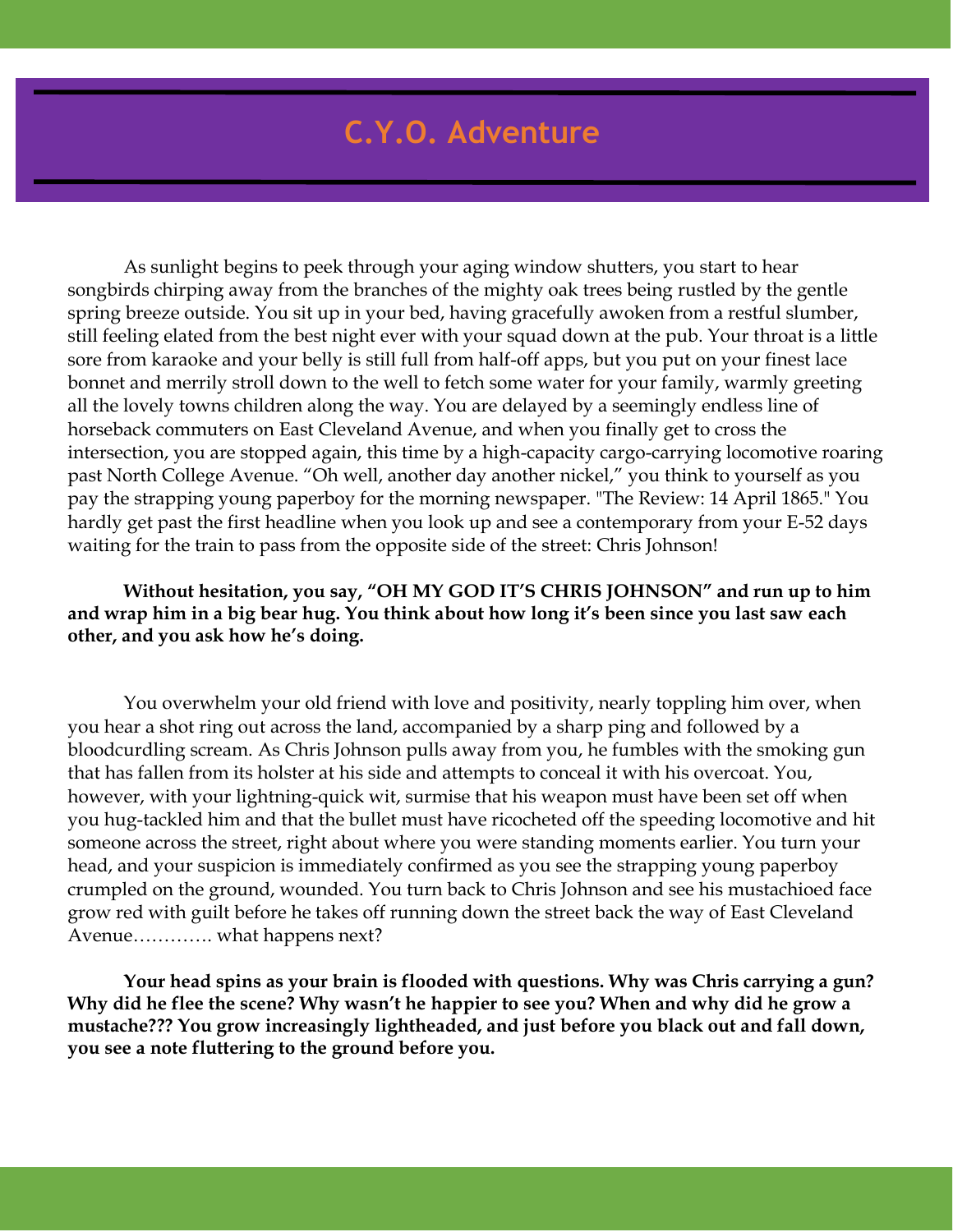## **C.Y.O. Adventure (Continued)**

Dazed and confused, you wake up several hours later. The interminable train is still chugging along, and the sleepy town remains still, but the late afternoon heat makes your brow sweat as the setting sun's rays cast a perfect golden hour glow all across Newark. As you regain your bearings, you spot the note that had fallen from Mr. Johnson's coat. You unfold the tiny, damp, wrinkled slip of paper and read the following message: REPRESENT INTENT DUCKS. You're initially surprised to learn that Chris has become such a fierce advocate for those annoying little quackers, but you've been doing plenty of word puzzles in the Sunday papers and figure this must be a scrambled message. Sure enough, you realize that if you rearrange some of the letters, the message says PERKINS STUDENT CENTER! You make your way downtown, walking fast, faces pass, and you're homebound to Perkins. Along your way you are comforted by a familiar, bustling campus full of life—you hear explosions in the labs, flash a smile to the anxious young prospects touring the campus, take in the smell of fresh grilled cheese sandwiches as you pass Cesar Rodney Dining Hall, thank the crossing guard on Academy Street, and finally you arrive at Perkins, which is empty as it is in the process of being renovated yet again. Once inside, you look for clues in the eerily quiet building before you hear a commotion upstairs. You take a deep breath, double check the note in your hand, and stealthily make your way towards the origin of the noise, which is, unsurprisingly to you, room #310. Standing outside the door, you do your best to listen in but can't hear what's being discussed over the sound of a powerful banjo ballad. You put your hand on the handle and consider knocking when suddenly the music stops and someone from inside turns the handle down. You take off like a spooked racehorse and duck into the only unlocked room on the second floor: a dark storage closet with an ungodly odor. You look for a light switch but remember that this story is taking place in 1865 and electricity isn't really a thing yet. Once your heartbeat settles down and you sense the coast is clear, you open the door to let in some light. You are utterly horrified to see a man (albeit a remarkably well-dressed man) lying on the ground before you. This is not just any man. This is the twisted dead body of your old E-52 pal, Christian Reilly. You can hardly process the situation when behind you a chilling voice whispers "Hello." The hairs on the back of your neck shoot up and you turn around to see the doorway blocked by none other than Ashley Taylor, standing menacingly with her purple cape blowing softly in the wind. Stepping out from behind her you once again see the angry, mustachioed Chris Johnson with his arms folded and a lavishly decorated gun in his hand. "Come up to 310 with us," she says. "We've been expecting you." …....................................................What happens next?

**You slam the door and barricade yourself in the storage closet. "There must be another way out," you think to yourself. As you begin searching the room in the dark, you hear a faint cough from the center of the room. It's Christian. He's alive.**

To be continued...